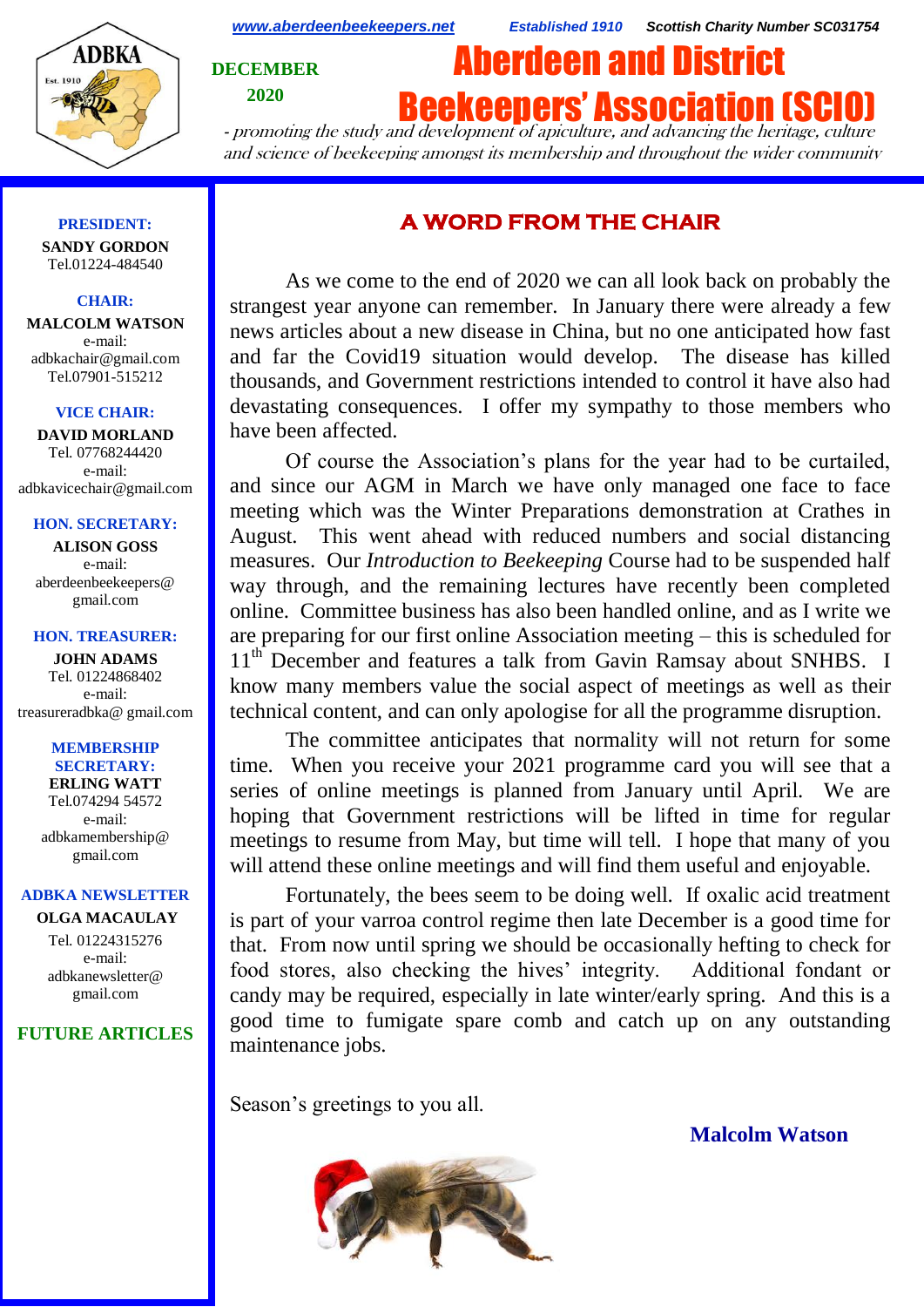#### **OUR BEEKEEPING YEARS - 2020, PART 3**

## *Thank you to everyone who provided stories of their beekeeping year. Here is the third article...*

### **BANCHORY-DEVENICK, TWO HIVES, SECOND YEAR**

My goals for 2020 were to use the Nucleus Method for swarm control and to establish a second colony. I also hoped to get some honey.

Whilst the spring was sunny it was generally pretty cold and the colony took a while to get going – I'd fed 1:1 in mid-April for a couple of weeks to try to get things moving. During May the colony was expanding quickly but there was little or no activity in the super that I'd (optimistically?) put on at the start of the month.

At the start of June, with open queen cells seen, I took the queen out and moved her to a poly-nuc together with two frames of brood and one of stores. A week later I removed several queen cells from the original hive, leaving just one.

There was then a period of very poor weather. The original queen in the poly-nuc was doing fine, building up her colony and I moved this colony into a new hive in early July. But there was no sign of eggs for ages in the original hive and I was considering recombining the colonies again. However, test frames were indicating the presence of a queen and eggs / larvae were finally seen in mid-July confirming that I now had two laying queens.

Both colonies expanded through July / August but I didn't put supers on either hive as the main objective was to get both colonies as strong as possible by the end of the summer – so no honey!

One lesson from the year was the importance of understanding how the weather will affect the colony – both in terms of progress and also the mood and behaviour of the bees. Having been pretty well convinced that the new queen had failed I learned that things can take much longer than expected.

Finally, thanks to my bee-mentor. It would have been a great deal more difficult and the outcome uncertain without his guidance and help!

#### **MUIR OF FOWLIS, 6 YEARS' EXPERIENCE**

This year has been a challenge in a couple of areas. I was disappointed that the SBA microscopy exam was cancelled as I had spent ages trying to put together the slides needed. But on the positive side I have collected some more pollen types that I had missed out on last year and also collect a few more drones which I require for dissection. That is going to give me something to do over the winter months in preparation for the exam next year (hopefully).

The spring honey crop was good with some nice runny honey being extracted and another second extraction of some early summer forage produced some honey which is now nicely self-granulating. I had a challenge with three supers of later summer honey which I had left in the shed planning to extract. However, when I managed to find the time to do that discovered that quite a lot of them had granulated in the frames - on reflection I feel that the local rasps contributed to this so I had to consider how best to benefit from the granulated frames. I have a unit which is a little like an Apimelter but with just one heater (an Apimelter has two electric heaters). Anyway, as the unit had not been used in earnest previously I decided to cut out all the solid granulated frames and see whether warming them up would separate the honey and the wax. I'm pleased to confirm that this worked well and recovered approximately 35lbs honey with all of the wax sitting on the separator grid for easy removal. (Wonder if it would work as well on solid OSR frames?) Having never prepared soft set honey previously I followed the Dyce Method as demonstrated by the Norfolk Honey Co - that was a success and pleased to say that this honey spreads very well on the toast. I also used an old Velux window and made a solar wax extractor which worked well in the warm weather. But it is no use now that the temperature is dropping.

I put two colonies to the heather but due to family reasons I waited too late to collect with the result that the heather crop was very small as the bees decided to eat most of it. But colonies have built up and I have a few small jars of very expensive honey to show for my efforts in that area!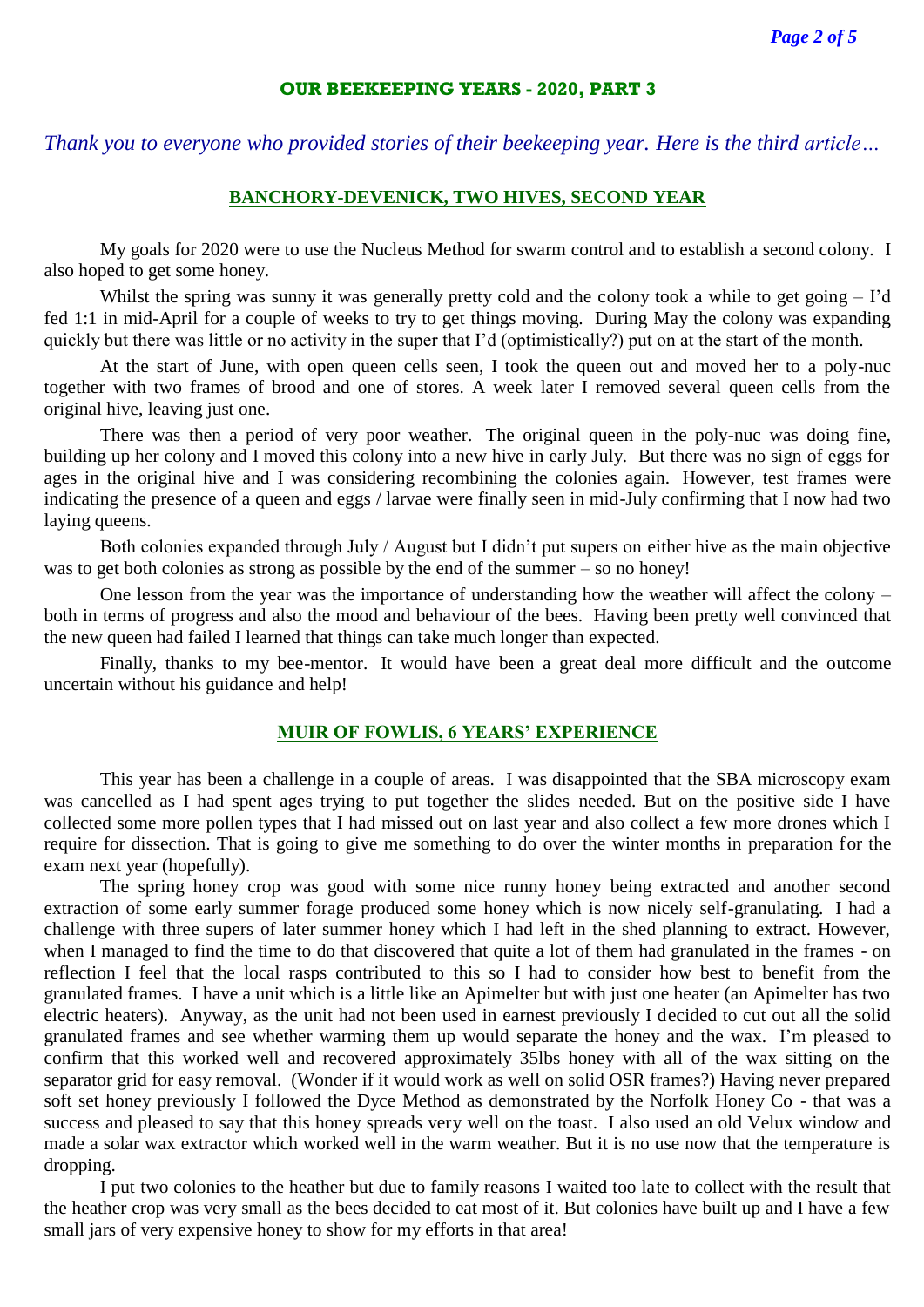## **GLASSEL, BANCHORY**

I have been a beekeeper, on and off, for a number of years, then my wife and I enrolled in the Tarland Bee Group's "Introduction to Beekeeping Course", and attended two lectures and two Zoom lectures from February to April. We have a double-walled hive which attracted a swarm two years ago. The hive was in a poor position in our garden, so I moved it with the help of my son-in-law to a more favourable south facing position. Unfortunately the hive did not have a brood box; we prepared new brood foundation and with assistance identified and marked the queen. We have extracted approximately 16lbs of honey.

## **Ian Mackley**

#### MESSAGE FROM THE MEMBERSHIP SECRETARY

Membership fees fall due on the first of January each year and should be paid by 31st of March to continue to enjoy membership benefits. Early payment of fees is much appreciated and saves a lot of time on administration, particularly as the beekeeping season gets going.

**Due to the severe curtailment of association events this year the committee has decided to reduce the renewal fee for 2021 by £10.00 for 2020 members.** The membership form has been amended accordingly to accommodate this.

There are a number of payment options including setting up a direct debit. Anyone wishing to pay by this method should contact the treasurer directly to set this up as soon as possible. Members who have already set up a direct debit will automatically have the appropriate reduced fee debited from their account around the 16th of January. I will send out your membership cards soon after this date, no need to submit a renewal form unless your circumstances have changed.

Please do not hesitate to contact me if you have any questions or concerns regarding your renewal.

May I take this opportunity to wish everyone a safe and happy festive season when it comes and the best of wishes for a hopefully more certain 2021.

**Erling Watt**

# ABERDEEN & DISTRICT BEEKEEPERS' ASSOCIATION ONLINE MEETING WITH A SHOWING OF THE NEW FILM "ODE TO BEEKEEPERS" FOLLOWED BY A Q&A WITH THE DIRECTOR MAXIM NEKLIUDOV

In 2020 local film maker Maxim Nekliudov filmed the activities of some well known members of beekeeping groups in the north east of Scotland. The new film "**Ode to Beekeepers**" was the result. It will be shown for the first time at this online ADBKA association meeting **on 21st January 2021**. Members will recognise some of the contributors and can participate in a Q&A session following the showing.

Please register for the event using Eventbrite as we have a limit on the numbers that can attend the online session. Connection details for the Zoom meeting will be sent to registered attendees two days before the event. **[https://adbka-21jan2021.eventbrite.co.uk](https://adbka-21jan2021.eventbrite.co.uk/)**

Also, here is a link to the recording of the Native Honey Bee session.

# **<https://youtu.be/44nrhH5cjgA>**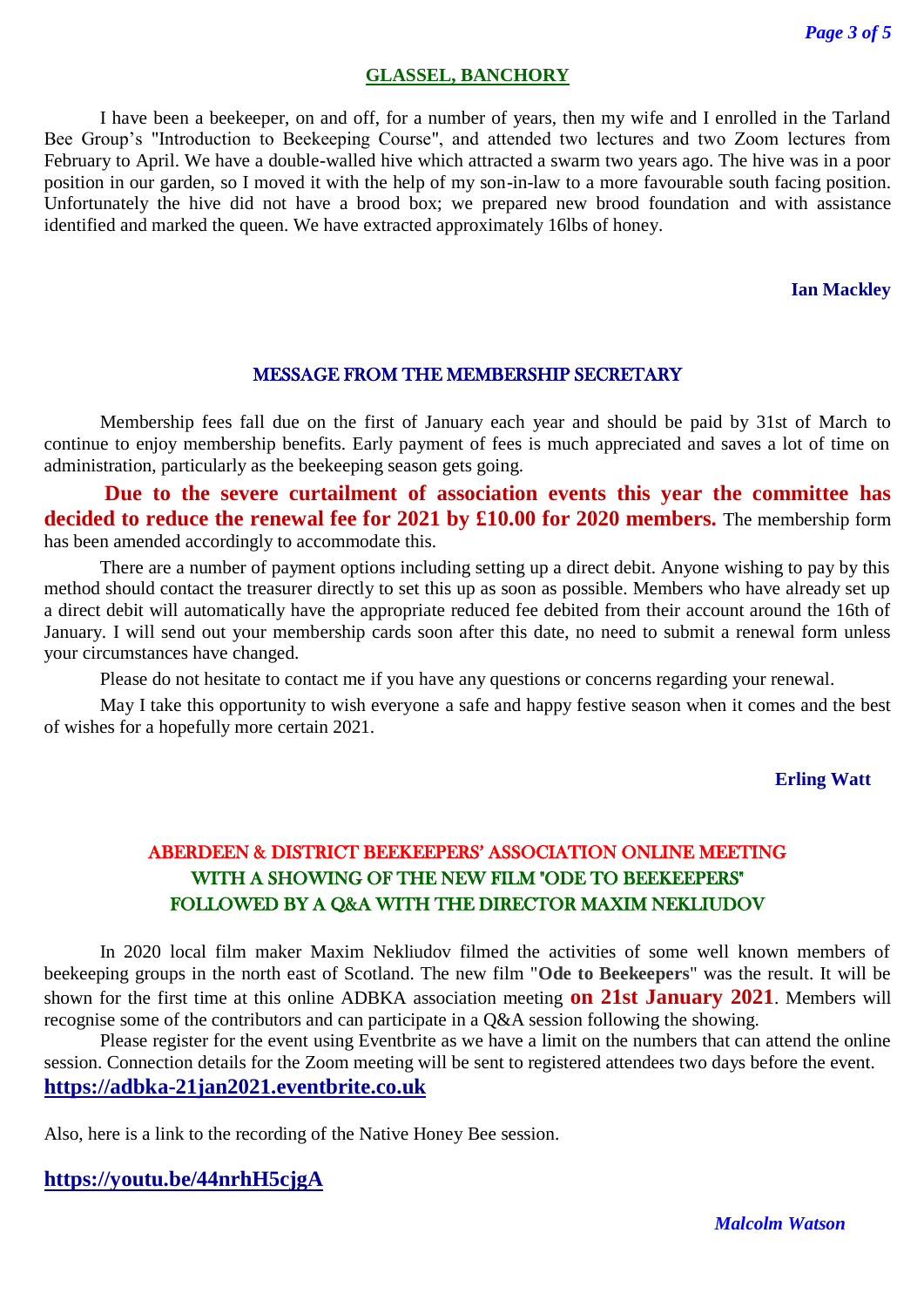# *You may have noticed there was a piece in Sunday's paper recently about honey containing sugar syrup. The P&J contacted the ADBKA Chair Malcolm Watson to follow up on this and here is their resulting article.*

# **WHAT'S IN YOUR HONEY? BEEKEEPERS QUESTION LOW PRICING AMID CLAIMS SOME PRODUCTS ARE BEING BULKED OUT WITH SYRUP**

Food standards officials are assessing the extent of potential honey adulteration in Scotland and the rest of the UK after reports of sugar syrup being added to own-brand products sold in some supermarkets.

Tests conducted on own-brand honey from four major supermarkets suggested they had, unbeknown to the retailers, been adulterated with the addition of syrups made from rice and corn.

Although such added ingredients would not make products unsafe for consumption, it would mean they fall short of industry standards.

Supermarkets say they believe their honey is pure and can be directly traced back to beekeepers, adding that regular tests are carried out to ensure the honey sold in stores fully complies with legal standards.



# **CLAIMS INVESTIGATED**

Food [Standards](https://www.foodstandards.gov.scot/?fbclid=IwAR1quxZoJjztvV8G2DXJtHiserfIhonD8evfwyzhvcoh43SXZ0xlItrJ1gs) Scotland says it is working with the [Food](https://www.food.gov.uk/) [Standards](https://www.food.gov.uk/) Agency – responsible for public health in relation to food in England, Wales and Northern Ireland – to assess just how widespread the problem is in this country.

A spokesperson said: "Food Standards Scotland officials are working closely with colleagues from the Food Standards Agency to fully understand the extent of the concerns around honey authenticity raised over the weekend.

"Honey is a natural, but complex product and there are a number of different testing processes which are used

to determine authenticity. Wherever possible these methods should be internationally recognised and validated, and at this early stage in the investigation, we and our colleagues at the FSA, are seeking to fully understand the implications around the issues raised with the products involved.

"At this moment in time we have received no complaints about product in Scotland."

In July, we reported on the global problem of adulterated honey and a Kitemark initiative which aims to give consumers confidence in the products they're buying.

The BSI (British Standards Institution) Kitemark was created to help food companies verify food label claims, deliver consumer trust and support transparency in the food chain.

Richard Werran, EMEA Director for Food at BSI (British Standards Institution), explained that with volumes of honey produced increasing far beyond the number of hives, questions should be asked.

He said: "There's in excess of half a million tonnes of honey produced in China a year, for example, and production in honey has increased by 88% since 2000. Yet the number of hives has only increased by 21%. Their hives have been affected, like everyone else, by falling bee populations and pesticides affecting bee health. So there are definitely indications that something is wrong.

"There are big drivers in honey as it's a high-value product and it's in high demand, particularly in the Middle East, the UK and the US. So there's a great incentive for adulteration to take place.

"We call it 'honey-laundering', which is where sugar syrups that may contain fructose, or rice, or corn syrups, have been purposely blended into a genuine honey product in Asia, shipped to central Europe where they are given a new identity and then enter the food chain that way."